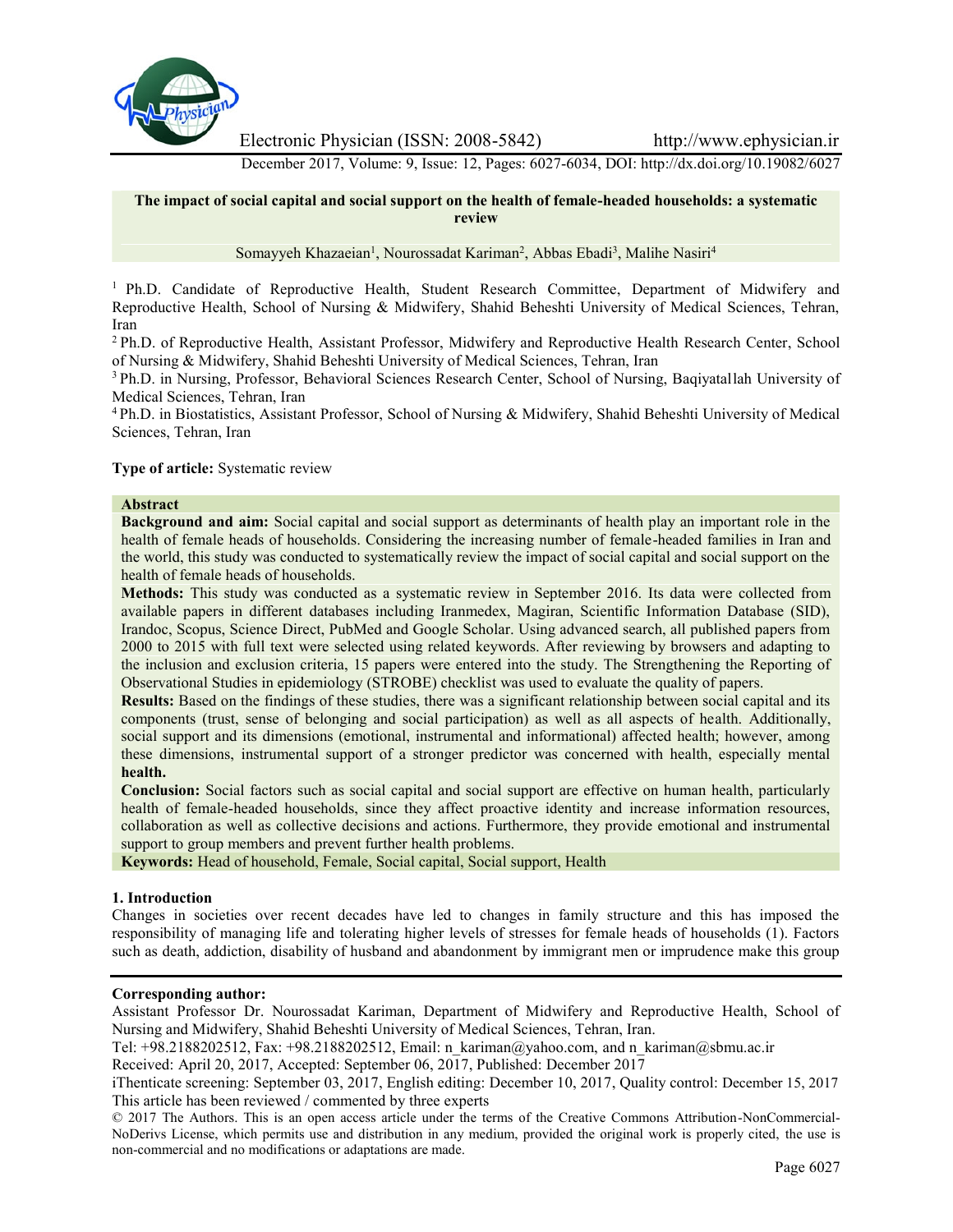highly vulnerable (2). Sudden transition of responsibility from man to woman creates a series of insecurities and additional duties such as loss of income, raising children and playing a dual role (the role of father and mother) for this group of women and in addition to its adverse effects on physical and mental health and life satisfaction, it causes new psychological problems for them (3). In Iran, statistical data reveal the increasing trend of the number and proportion of these women in the last decade. According to the population and housing census conducted in 2011, the number of female-heads of families is more than two million five hundred and sixty-three thousand. In fact, in 2011, the share of female heads of households was 12.1 percent, showing a significant growth compared to other periods (4). Today, a considerable part of medical sociology and public health studies is dedicated to healthrelated issues (5). Most studies emphasize social capital and social support as two major social determinants affecting health (6). In fact, the concept of health is associated with these two factors and today, many physical and mental disorders are strongly related to these two social determinants. Therefore, these factors should be taken into account during setting health improvement policies (7, 8). The World Bank defines social capital as the entire norms and networks facilitating the collective action (9) and being composed of components such as membership in social groups, participation in collective actions, social cohesion and trust, as well as information and communication (10). Social support is a multidimensional structure being hard to define. This structure reveals individuals' perception of being protected, loved and valuable (11). Belonging to communication networks and mutual commitments to each other are two characteristics of social support (12). Social support is generally divided into two aspects: structural and functional. The structural aspect of social support generally refers to the size and source of social network and presence of people to help each other, and functional aspect refers to certain functions such as emotional, material and informational functions that supportive people can provide for others (13). In recent years, international organizations and institutions active in the area of development have referred to female-heads of families as the poorest of the poor; this is while, the World Health Organization considers women's health as one of the indicators of development in the process of evaluation of countries (14). In this regard, female heads of households, owing to their dual role in the family and numerous evidence confirming their deprivation due to gender and their subsequent deprivation of resources, are at risk of more serious damages (15). Identification and evaluation of social determinants associated with female heads of households in each community seems necessary and important, since such people due to massive responsibilities, lack of socio-economic support, lack of access to good jobs and lack of skills may experience social isolation and lack of access to social networks (16, 17). In addition, the key role of social factors in describing inequalities in this group through focusing attentions on facts and important phenomena, may facilitate economic growth by highlighting the importance of participation and trust in female heads of households (18). Based on the issues raised and considering the importance of social factors such as social capital and social support affecting the health of female heads of households, the present study reviews papers investigating the impact of social capital and social support on the health of female heads of households.

# **2. Material and Methods**

# *2.1. Research Design and Search Strategy*

This was a systematic review study conducted in September 2016. It studied the impact of social capital and social support and their role on the health of female heads of households in Iran and the world. Results were analyzed based on studies conducted in national and international journals provided in databases such as Iranmedex, Magiran, Scientific Information Database (SID), Irandoc, Scopus, Science Direct, PubMed and Google Scholar. Search keywords included health, female heads of households, social capital, migrant women, single women, social support, single-parent, single and married mothers, health, quality of life and social capital that were searched using operators of "AND" and "OR".

# *2.2. Inclusion and Exclusion Criteria*

Inclusion criteria included the following: 1. Studies conducted on the health of female-headed households; 2. Descriptive-analytical studies; 3. Studies with full-text and 4. Papers published from 2000 to 2015, while exclusion criteria comprised the following 1. Irrelevant papers; 2. Data on review papers, case reports, abstracts, posters and letters to editors; 3. Repetitious papers and 4. Case-control studies..

### *2.3. Quality Assessment*

This study was conducted in several phases, including accurate determination of issue, collection, analysis and interpretation of findings according to Preferred Reporting Items for Systematic Reviews and Meta-Analyses (PRISMA). After reviewing by browsers and according to inclusion and exclusion criteria, the Strengthening the Reporting of Observational Studies in epidemiology (STROBE) checklist was used to evaluate the quality of the papers. This checklist contained 22 parts, including title, abstract, introduction, method of work, type of study, data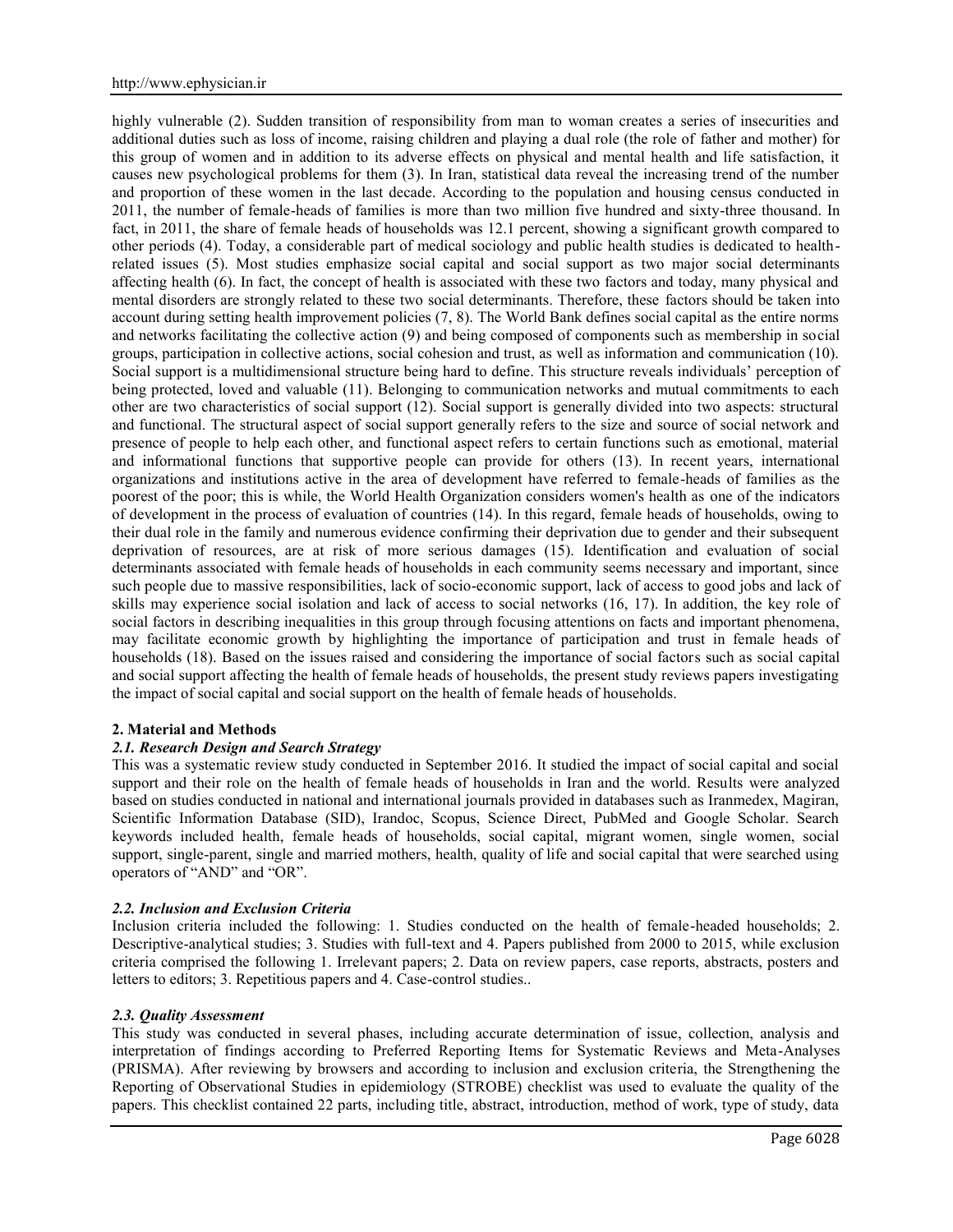retrieval tool, statistical analysis, goals, results, discussion and conclusion. Scoring was conducted based on the importance of each part according to the present study. Studies that were scored at least 16 out of 22 were included in the study. Finally, 15 papers were selected (Figure 1).



**Figure 1:** PRISMA flow diagram.

# **3. Results**

The present study has investigated the role of social capital and social support on health of female heads of households in different studies. Seven domestic papers and eight international papers were considered for research. The total sample size of the reviewed papers was 12,060 and the method of studying all the papers was cross sectional (descriptive, descriptive-analytical, correlation). Out of 15 papers, two studies examined social capital and mental health (15, 19); one study examined social capital and social support as well as mental health (20), five studies examined social support and mental health (21-25), two studies examined social support and quality of life as well as dimensions of health (26, 27), two studies examined social support and public health (28, 29) and two studies examined social support and social health (30, 31). Findings of these papers concluded that there was a significant relationship between social capital and its components (trust, sense of belonging, social participation) with all dimensions of health  $(p<0.001)$  (15, 19, 20). Furthermore, there was a significant relationship between social support and its dimensions (emotional, instrumental, informational) with general health (p<0.05) (22, 24, 25, 31). However, among dimensions of social support, instrumental support had a higher correlation coefficient than the other two dimensions of social protection (22). Moreover, the findings showed that presence or absence of a spouse has a significant relationship with social support and social capital  $(p<0.001)$ , so that female-headed households with no spouse received less social support than female households with spouses (21, 25, 29). Findings of other studies showed that there was a significant relationship between mental health and social capital in employed and unemployed female-headed households  $(p<0.05)$ . In these studies, female-headed households had higher social capital and higher average mental health (19, 28). Table 1 summarizes the results.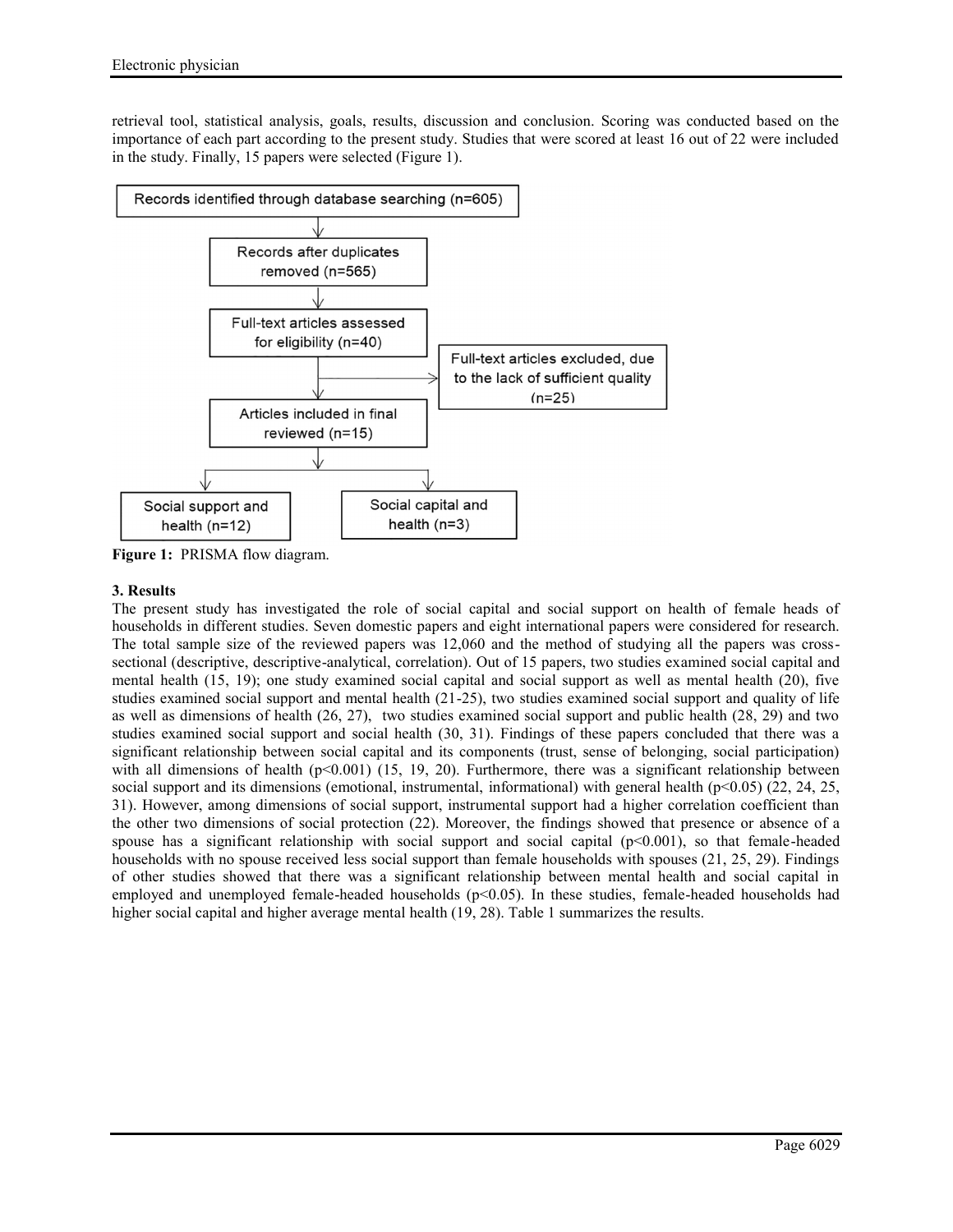| Ref.<br>no. | Sitting                                                                                                                                                                           | Sampling<br>method                         | Tool                                                                                                                                            | Findings                                                                                                                                                                                                                                                                                                                                                                                                                                                                                                                         |
|-------------|-----------------------------------------------------------------------------------------------------------------------------------------------------------------------------------|--------------------------------------------|-------------------------------------------------------------------------------------------------------------------------------------------------|----------------------------------------------------------------------------------------------------------------------------------------------------------------------------------------------------------------------------------------------------------------------------------------------------------------------------------------------------------------------------------------------------------------------------------------------------------------------------------------------------------------------------------|
| 15          | 325 female heads of<br>households supported<br>by Kerman Welfare<br>Organization                                                                                                  | Simple random<br>sampling                  | 1) General Health<br>Questionnaire, 2)<br>Researcher- made social<br>capital questionnaire                                                      | The correlation coefficients between trust and<br>mental health (-0.357), sense of belonging and<br>mental health (-0.369), social participation and<br>mental health (-0.417), social support and mental<br>health (-0.429) and size of social network and<br>mental health (-0.379) were calculated and all<br>cases were statistically significant ( $p<0.001$ ).                                                                                                                                                             |
| 32          | 60 female heads of<br>households employed<br>in the Islamic<br>Revolutionary Guard<br>Corps in 7 provinces<br>(Bushehr, Tehran,<br>Khorasan, Zanjan,<br>Kerman and<br>Kermanshah) | Purposive<br>sampling                      | 1) Social support scale -<br>family scale, 2) Social<br>support scale-friend<br>scale, 3) General Health<br>Questionnaire; GHQ=28               | The correlation coefficients between total score<br>of social support, depression and mental health<br>were 0.498 and 0.330, respectively. These<br>relationships were significant ( $p<0.05$ ). However,<br>there was no significant relationship between<br>social support and general health subscales<br>(physical health, anxiety and sleep disorders and<br>social action and performance) ( $p > 0.05$ ).                                                                                                                 |
| 19          | 181 female heads of<br>households supported<br>by Qom Welfare<br>Organization                                                                                                     | Systematic<br>sampling                     | 1) General Health<br>Questionnaire; GHQ=28,<br>2) Keyes Social Health<br>Questionnaire                                                          | Most female heads of households (39.5%) had a<br>moderate level of social health. Working women<br>due to their increased social participation and<br>social cohesion had a higher level of mental<br>health.                                                                                                                                                                                                                                                                                                                    |
| 26          | 140 married and<br>single female heads<br>of households in<br>Mexico                                                                                                              | Stratified<br>sampling                     | 1) Beck Depression<br>Inventory<br>The World Health<br>Organization, 2) Quality<br>of Life Questionnaire, 3)<br>Social Support<br>Questionnaire | The means of developing depression in married<br>and single female heads of households were 6.66<br>and 13.5, respectively. A significant relationship<br>was found between social support and developing<br>depression ( $p=0.001$ ); meaning that single women<br>were more prone to depression.                                                                                                                                                                                                                               |
| 21          | 2,921 married and<br>single female heads<br>of households in<br>Canada                                                                                                            | Simple random<br>sampling                  | 1) Demographic<br>questionnaire, 2)<br>Interview                                                                                                | There was a significant relationship between<br>social support and depression in single female<br>heads of households ( $p<0.05$ ). The possibility of<br>their depression was 50% higher than married<br>women<br>$(95\%$ CI= 1.04-2.14, OR=1.48).                                                                                                                                                                                                                                                                              |
| 23          | 2,482 married and<br>single female heads<br>of households in the<br>U.S. (Tennessee)                                                                                              | Stratified<br>sampling                     | Interview                                                                                                                                       | The frequency of mental health problems was<br>60.1% in single mothers and 31.2% in married<br>mothers. The frequency of emotional support was<br>85% in married mothers and 70.8% in single<br>mothers. In terms of participation in social<br>activities and regarding single women, 14.3% of<br>them had high levels of participation and 85.7%<br>had low levels of participation. Additionally,<br>regarding married women, 26.1% of them had<br>high levels of participation and 73.9% had low<br>levels of participation. |
| 25          | 1,589 married and<br>single female heads<br>of households in<br>Sudan                                                                                                             | Random<br>sampling                         | 1) Demographic<br>questionnaire, 2) Social<br>Support Questionnaire,<br>3) (instrumental and<br>emotional) and<br>participation                 | Single women who were heads of households<br>with lower social capital had lower levels of trust;<br>2.00, lower levels of social participation; 2.44,<br>lower levels of instrumental support; 1.30 and<br>lower levels of emotional support; 1.90,<br>compared to married women                                                                                                                                                                                                                                                |
| 32          | 140 female heads of<br>households supported<br>by Imam Khomeini<br>Relief Committee of<br>Rudehen                                                                                 | Disproportionate<br>stratified<br>sampling | 2) Researcher- made<br>social support<br>questionnaire, 2)<br>Researcher- made social<br>health questionnaire, 3)<br>Keyes Social Health        | There was a significant positive relationship<br>between support by nonofficial groups (family,<br>friends) and social health ( $p<0.001$ ). However,<br>there was no significant relationship between<br>support by official bodies (Imam Khomeini<br>Relief Committee) and social health (p=0.089).                                                                                                                                                                                                                            |

**Table 1.** Studies conducted on the impact of social capital on the health of female heads of households in Iran and across the world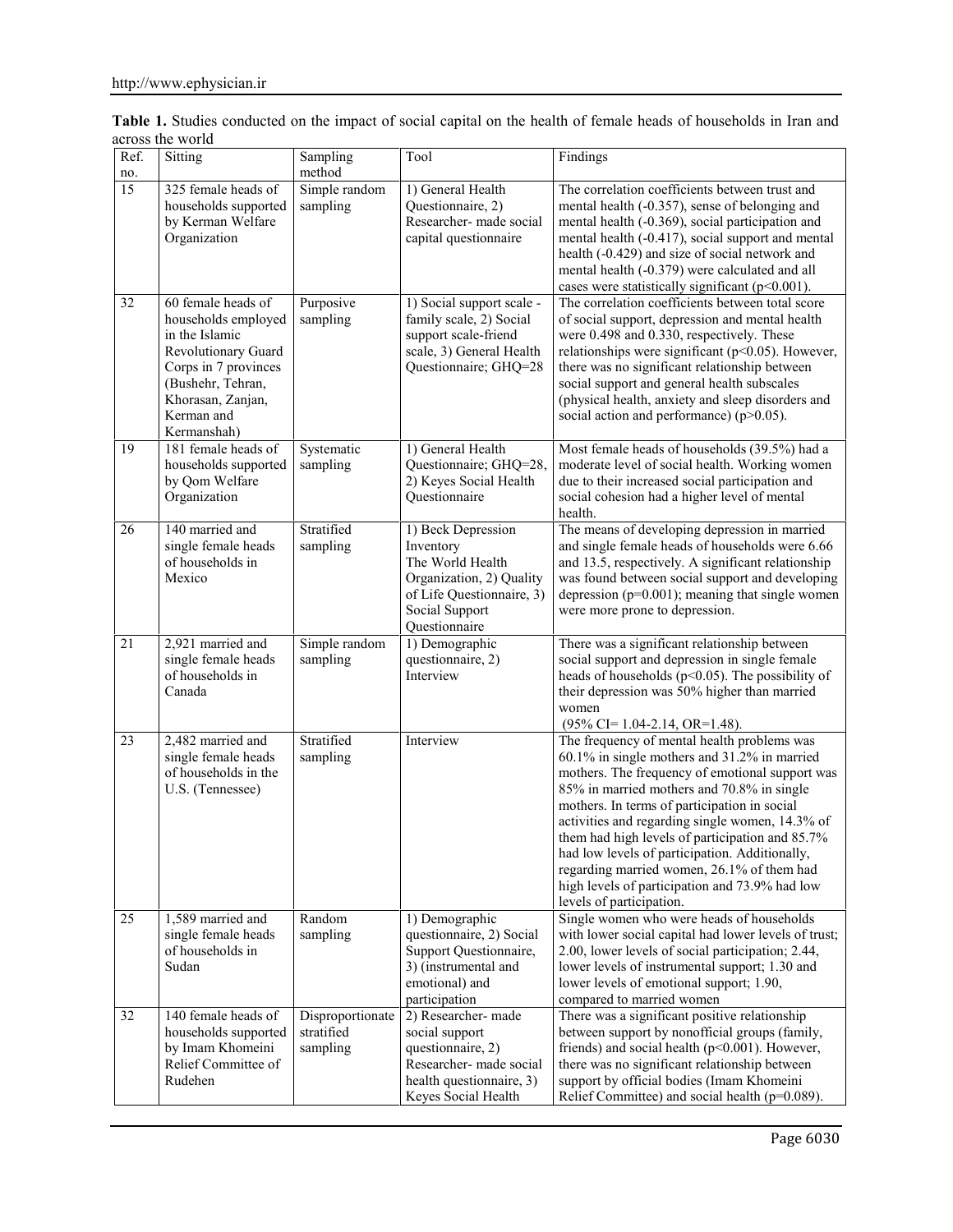|    |                       |                  | Questionnaire                |                                                          |
|----|-----------------------|------------------|------------------------------|----------------------------------------------------------|
| 20 | 220 female heads of   | Disproportionate | Researcher- made             | There was a significant negative correlation             |
|    | households in an      | stratified       | questionnaire                | between mental health and social capital                 |
|    | empowerment Center    | sampling         |                              | $(r=0.496, p=0.038)$ . The mean of the mental            |
|    | in Tehran             |                  |                              | health level of working women (33.23) was                |
|    |                       |                  |                              | higher than that of non-working women (17.20).           |
| 22 | 679 female heads of   | Random           | In-depth interview           | The standardized regression coefficients for             |
|    | households in Detroit | sampling         |                              | instrumental social support at moderate and high         |
|    |                       |                  |                              | levels were -0.110 and -0.150 and they were              |
|    |                       |                  |                              | 0.107 and 0.110 at moderate and high levels for          |
|    |                       |                  |                              | emotional social support. Between instrumental           |
|    |                       |                  |                              | and emotional social support, only instrumental          |
|    |                       |                  |                              | social support was a strong predictor of mental          |
|    |                       |                  |                              | health.                                                  |
| 24 | 679 female heads of   | Simple random    | Short Form of                | Financial stress (0.252), instrumental social            |
|    | households            | sampling         | Depression Inventory         | support $(-0.149)$ and discrimination $(0.107)$ had      |
|    |                       |                  | interview                    | the highest impact on mental health, respectively.       |
|    |                       |                  |                              | However, there was no statistically significant          |
|    |                       |                  |                              | relationship between emotional social support,           |
|    |                       |                  |                              | mental health and depression symptoms $(p>0.01)$ .       |
| 29 | 2,034 female heads    | Random           | 1) Quality of Life           | Unmarried heads of households with low social            |
|    | of households in      | sampling         | Questionnaire, 2) Social     | support were almost 5 times more likely to               |
|    | Australia             |                  | <b>Support Questionnaire</b> | develop moderate to severe mental health                 |
|    |                       |                  | interview                    | problems, compared to married women                      |
|    |                       |                  |                              | (OR=5.46, 95% CI: 3.83-7.79).                            |
| 31 | 340 female heads of   | Multi-stage      | 1) Social Health             | In three dimensions of social support (emotional,        |
|    | households supported  | cluster sampling | Questionnaire, 2)            | instrumental and informational) and social health,       |
|    | by Tehran Welfare     |                  | Researcher- made social      | the Kendall's tau-b correlation coefficients were        |
|    | Organization          |                  | support questionnaire        | obtained as 0.321, 0.352 and 0.349, respectively         |
|    |                       |                  |                              | and in all the cases the relationships were all          |
|    |                       |                  |                              | statistically significant ( $p<0.01$ )                   |
| 28 | 120 female heads of   | Simple random    | 1) Demographic               | Working women who were heads of households               |
|    | households employed   | sampling         | questionnaire, 2) The        | and those supported by their families received the       |
|    | and supported by      |                  | World Health                 | highest social support $(68.8\%$ and $57.5\%$ ),         |
|    | Tehran Welfare        |                  | Organization Quality of      | respectively. In both groups, physical and mental        |
|    | Organization          |                  | Life Questionnaire           | health were significantly related to social support      |
|    |                       |                  |                              | and communication ( $p<0.05$ ).                          |
| 27 | 150 female heads of   | Random           | 1) Andrew and Parker's       | The mean score of family support was $5.86 \pm$          |
|    | households in         | sampling         | stressful situations         | 1.73; the mean score of support by friends was           |
|    | Tehran, District 16   |                  | questionnaire, 2) Wax's      | 4.98±4.30 and the mean score of support by               |
|    |                       |                  | social support scale, 3)     | others was $6.12 \pm 1.52$ . There was a significant     |
|    |                       |                  | Weir's Quality of Life of    | correlation between social support by family and         |
|    |                       |                  | female heads of              | quality of life ( $r=0.278$ , $p<0.01$ ); however, there |
|    |                       |                  | households                   | was no significant correlation between support of        |
|    |                       |                  | Ouestionnaire                | friends and quality of life ( $r=0.163$ , $p>0.01$ ).    |

# **4. Discussion**

This study has systematically reviewed social capital and social support as well as their relationships with the health of female heads of households. Findings indicated, as female-headed households have higher social capital and social support, their health status will be better, particularly in terms of their social and psychological aspects. In these studies, there were significant relationships between social capital and its main dimensions (social trust, sense of belonging and social participation) and component of mental health (15, 24, 26). In fact, living in a condition in which individuals feel sense of belonging, trust and acceptance, and receive various aspects of support, creates security and peace of mind. This provides the power to live a quiet life and be able to fight against mental stresses successfully. One of the considerable findings of this study was existence of a significant relationship between family support and mental health (27). Being supported by family and other members is positively correlated with physical and mental health (33, 34). Family is considered a powerful source and safe haven against pressures and changes, having a positive impact on stressful situations. In other words, family is the most important and most accessible source of support (35, 36). Another finding of this study showed that the mental health score of female heads of households with no spouse (divorced, widowed) was at a lower level than the mental health score of those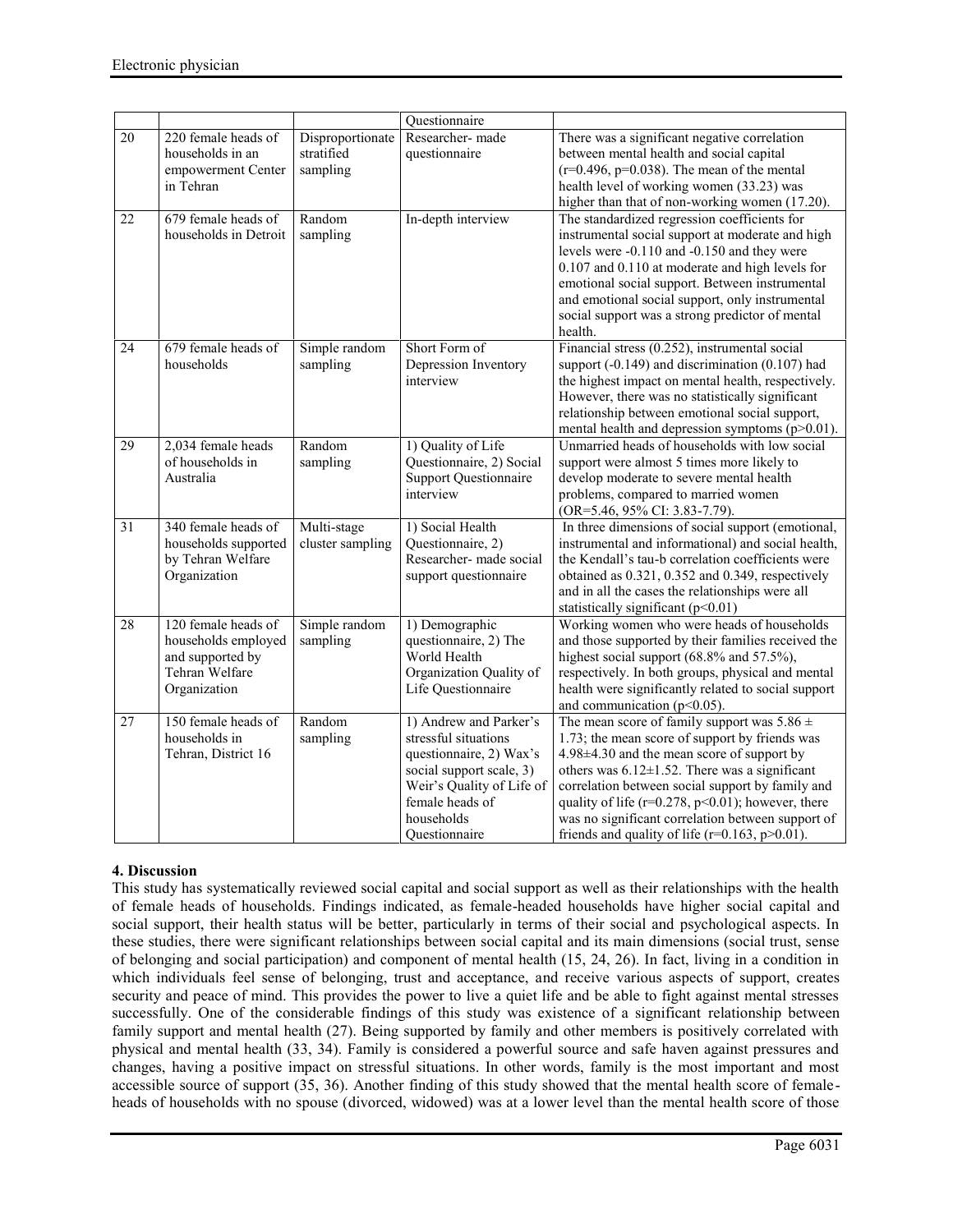who had spouses. Furthermore, they benefited from less social support (21-24, 28). A prevalent cultural belief is easy sexual access to divorced or widowed women. By limiting their social relations, in fact, these women attempt to prevent these kinds of threats, and decline in social relations may result in reduced social support and disrupting their mental health. Results of regression analysis revealed that dimensions of social support (emotional, instrumental and informational support) were among the most important variables in predicting the health of female heads of households and instrumental support played the most important role in this regard (27, 31). Instrumental support refers to financial, objective and actual aid received by one person. This kind of support helps people to meet their daily needs (37). Improvement of living conditions of female heads of households and taking actions to reduce their needs at a time of financial difficulties can increase their health and provide grounds for employment, and creation of sustainable income will promote the level of social participation. According to the theory of Durkheim, the stronger the feeling of intimacy and connection of a person with his family and community is, the less the possibility of endangering his health will be, since this connection protects the person from a destructive agent that is extreme egoism (38, 39). Other results showed that the higher the social support from female-heads of households was, the greater their social health would be. Researchers in these studies reported that whether this increased support was performed by official bodies (Imam Khomeini Relief Committee) or nonofficial support groups (family, friends, relatives), social health of female heads of households would increase, in both cases (24, 28, 32). Moreover, they reported that with the increase of support by nonofficial support groups, social health of these women would increase in all dimensions (acceptance, cohesion, participation, prosperity and security). However, support by official bodies' increases their social health only in three dimensions (participation, equality, cohesion) and has no effect on their acceptance, prosperity and security (25). According to Keynesian theory, social health components include social cohesion, social acceptance, social participation, social prosperity and social compliance. Keynes maintained that individuals' quality of life and performance cannot be evaluated without considering social standards (40, 41). According to what was mentioned, it can be concluded that there is no law and regulation in nonofficial groups, and relations are intimate and friendly. Individuals can express their opinions freely and it would be helpful in identifying and flourishing their talents. However, in official bodies, due to their laws and regulations, people - especially vulnerable groups– refrain from expressing their ideas and opinions; as a result, sense of security will be less than nonofficial groups and flourishing of talents will not be easy in these supportive groups. The overall results of this systematic review suggest that social determinants of health such as social, mental and financial support, sense of belonging, independence and participation are a set of valuable sources affecting various aspects of social life of people, and higher levels of social capital and social support can improve all aspects of health. Policy makers and planners should improve the quality of life of this vulnerable group based on available tools and resources, and provide needed grounds for formal and informal participation of this group of women through organizing direct and indirect training to support family members, raise their awareness and emphasize the importance of non-governmental organizations. This may create some changes in their level of trust and sense of belonging. Emphasizing formation of local networks to identify and conduct thorough supporting strengthens their self-esteem, importance and efficiency.

### **5. Strengths and limitations of the study**

The main strengths of this study are: 1. Summarizing various domestic and foreign studies in the area of social capital and social support and their impact on the health of female heads of household that has not been conducted so far; 2. Increasing knowledge and awareness of researchers and academics on the impact of these social factors and their dimensions on the health of female-heads of households; 3. Raising the fact that further studies and analyses of these factors and their components are needed regarding all aspects of health of female heads of households (physical, mental and social aspects). Limitations of this study include: 1. Lack of access to all papers and unpublished reports; 2. Limited number of papers in the area of social capital and health of female heads of households; 3. Inability to compare and analyze results of different studies due to small number of studies, analyzing few components in different papers and using different sample sizes.

### **6. Conclusions**

In summary, the research findings showed social factors such as social capital and social support were effective on the health of female-headed households. Concerning the importance of this subject and the barriers and problems that female-headed households face, it is suggested that appropriate conditions for their presence and active participation in society be provided through culture-building, creating jobs and offering a steady income for their self-sufficiency and empowerment. Performing complementary studies by qualitative and quantitative methods to evaluate all the components of these two social factors and investigating their priority in different dimensions of life of female-headed households, can be an appropriate path for conducting effective interventions.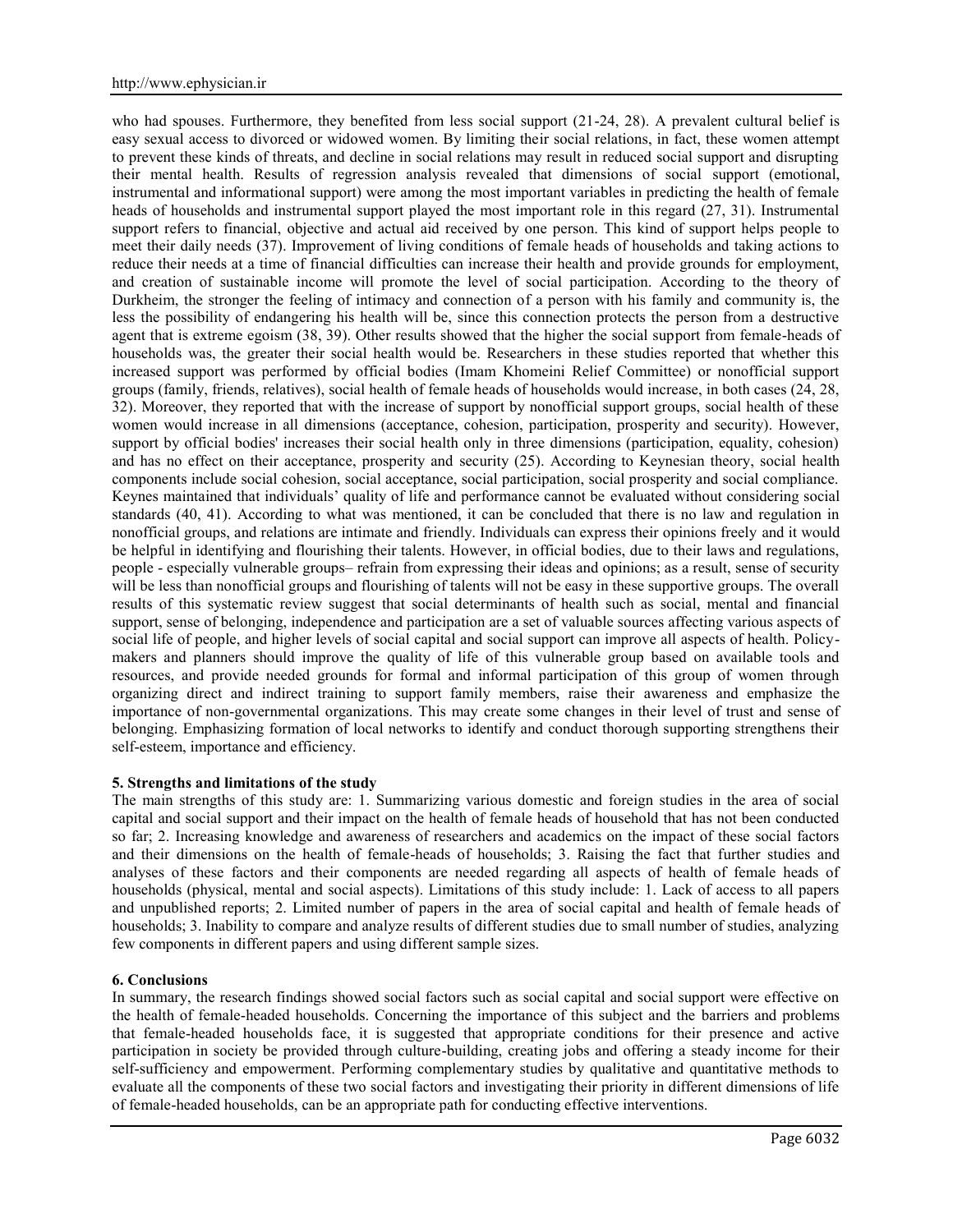# **Acknowledgments:**

This study is taken from a Ph.D. thesis of reproductive health approved by the Research Council of Shahid Beheshti University of Medical Sciences with Ethics Code of 1395.497. IR-SBMU.PHNM. The authors express their thanks for the cooperation and assistance of the authorities of the faculty, library and computer unit of Shahid Beheshti University of Medical Sciences, Tehran, Iran.

## **Conflict of Interest:**

There is no conflict of interest to be declared.

### **Authors' contributions:**

All authors contributed to this project and article equally. All authors read and approved the final manuscript.

### **References:**

- 1) Zare H, Mehman-Navazan A. The effect of encouraging the promotion of general self-efficacy and resilience of women heads of households. Journal of Women and Family. 2015; 1: 37-57.
- 2) Shahriyari E, Saadatmand Z, Fatehi-Zadeh M, Shahnaz M. Survey the training needs of female heads of household who work education. Journal of Women and Society. 2013; 3: 29-45.
- 3) Herbst CM. Footloose and fancy free? Two decades of single mothers' subjective well-being. Social Service Review. 2012; 86(2): 189-222. doi: 10.1086/666390.
- 4) Azam-Azade M, Tafteh M. Female-headed households account the obstacles to happiness. Journal of Women and Family Studies. 2016; 2: 33-60.
- 5) Tavakol M, Maghsoodi S. Social capital and mental health, causal mechanisms and models and interactive. Journal of Social Welfare. 2010; 42: 173-202.
- 6) Reutter L, Kushner KE. Health equity through action on the social determinants of health': taking up the challenge in nursing. Nursing Inquiry. 2010; 17(3): 269-80. doi: 10.1111/j.1440-1800.2010.00500.x. PMID: 20712665.
- 7) Marmot M. Closing the health gap in a generation: the work of the Commission on Social Determinants of Health and its recommendations. Global Health Promotion. 2009; 16(1 suppl): 23-7. doi: 10.1177/1757975909103742. PMID: 19477825.
- 8) Marmot MG, Bell R. Action on health disparities in the United States: commission on social determinants of health. JAMA. 2009; 301(11): 1169-71. doi: 10.1001/jama.2009.363. PMID: 19293419.
- 9) Riyahi M. How social capital impact on physical and mental health of citizens. Journal of Political Economy. 2011; 286: 198-215.
- 10) Campbell C, Williams B, Gilgen D. Is social capital a useful conceptual tool for exploring community level influences on HIV infection? An exploratory case study from South Africa. AIDS Care. 2002; 14(1): 41- 54. doi: 10.1080/09540120220097928. PMID: 11798404.
- 11) Misra R, Crist M, Burant CJ. Relationships Among Life Stress, Social Support, Academic Stressors, and Reactions to Stressors of International Students in the United States. International Journal of Stress Management. 2003; 10(2): 137. doi: 10.1037/1072-5245.10.2.137.
- 12) Writing Committee for the ENRICHD Investigators. Effects of treating depression and low perceived social support on clinical events after myocardial infarction. ACC Current Journal Review. 2003; 12(5): 22-3. doi: 10.1016/j.accreview.2003.08.068.
- 13) Sarason IG. Social support: Theory, research and applications: Springer Science & Business Media; 2013.
- 14) Chant S. Female household headship and the feminisation of poverty: facts, fictions and forward strategies. 2003.
- 15) Garoosi S, Shabestari S. Study the relationship between social capital and mental health among female headed households in Kerman. Journal of Social Studies. 2011; 5.
- 16) Mahmud S. Women and the transformation of domestic spaces for income generation in Dhaka bustees. Cities. 2003; 20(5): 321-9. doi: 10.1016/S0264-2751(03)00049-0.
- 17) Stewart-Withers R. Contesting a Third World development category: Female-headed households in Samoa. Women's Studies International Forum. 2011. Elsevier. doi: 10.1016/j.wsif.2010.11.003.
- 18) Harpham T, Grant E, Thomas E. Measuring social capital within health surveys: key issues. Health policy and planning. 2002; 17(1): 106-11. doi: 10.1093/heapol/17.1.106. PMID: 11861592.
- 19) Sam-Aram E, Amini-Yakhdani M. Health status of women heads of household under welfare organization in Qom. Journal promote women Shi. 2009; 6: 133-60.
- 20) Edrisi F, Hatamvand Z. Evaluate the impact of employment on the quality of life of female-headed households. Journal of social sciences. 2012; 6: 97-127.